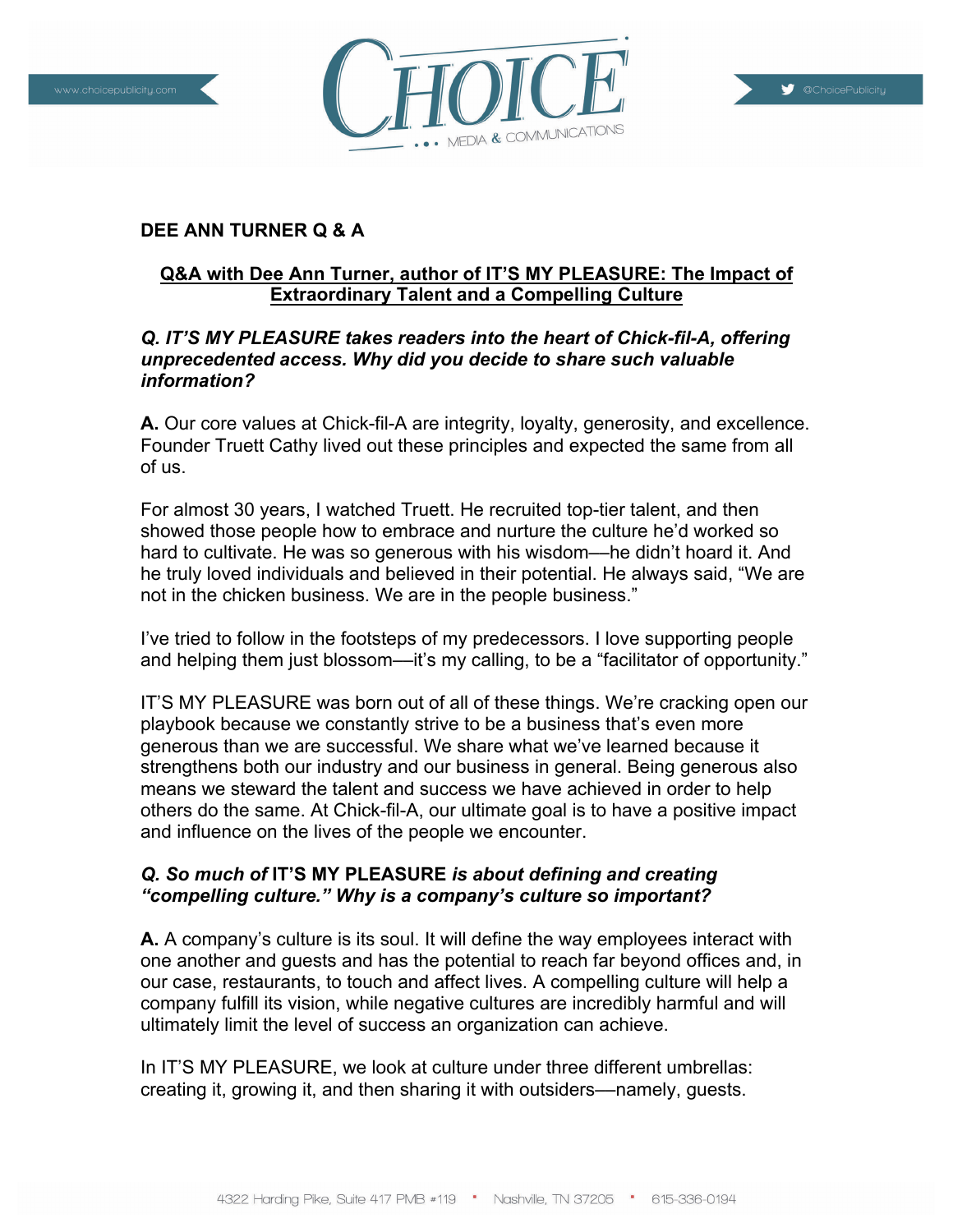Focusing on all three areas has been the key to Chick-fil-A's longevity and high performance.

#### *Q. How does Chick-fil-A measure success?*

**A.** Chick-fil-A has been blessed with tremendous success in business. We've achieved sales increases of more than 10% almost every year since opening in 1946. Our retention rate for our franchisees—we call them Operators—is also unusually high: 96% for almost 50 years. We have retained 95-97% of our corporate staff over the past 50 years as well. The company also became debt free in 2012. However, the real success is the growth of a culture that has nurtured and impacted so many people. We are able to positively impact people's lives when we share the success we have achieved, at Chick-fil-A we call it having an abundancy mentality. Great leaders have an abundancy mentality and they nurture it in their teams to strengthen the culture. They realize that success for others does not limit their own opportunity, but actually paves the way of success. Leaders and team members with abundancy mentalities strengthen the culture and success of a team, and exponentially increase the likelihood of achieving team results.

But yes, we do use a different measuring stick. Even the most wildly successful companies in the world won't last forever. It's the lives changed and bettered forever by a company's culture that create the only legacy that truly matters.

#### *Q. You thoroughly explore culture and offer actual steps to creating and growing it. Let's start at the beginning: how do you create a compelling culture?*

**A.** It's always best to start at the beginning if you can. It's so much easier to create a compelling culture than to disrupt and rebuild a struggling one. I've had the honor and privilege of a great career by helping to grow this incredible Chickfil-A culture. Compelling culture must start with a business's clear purpose for existing––that's step number one. You have to know why you're in business in the first place.

It's also crucial to invest on the front end by making a great selection in who joins your team. Effectively onboarding, training and developing employees is an investment to ensuring the kind of loyalty that increases retention in the long term.

The next step is to nail down a challenging mission. What are you actually going to do? This mission might change over time––it needs to be constantly evaluated.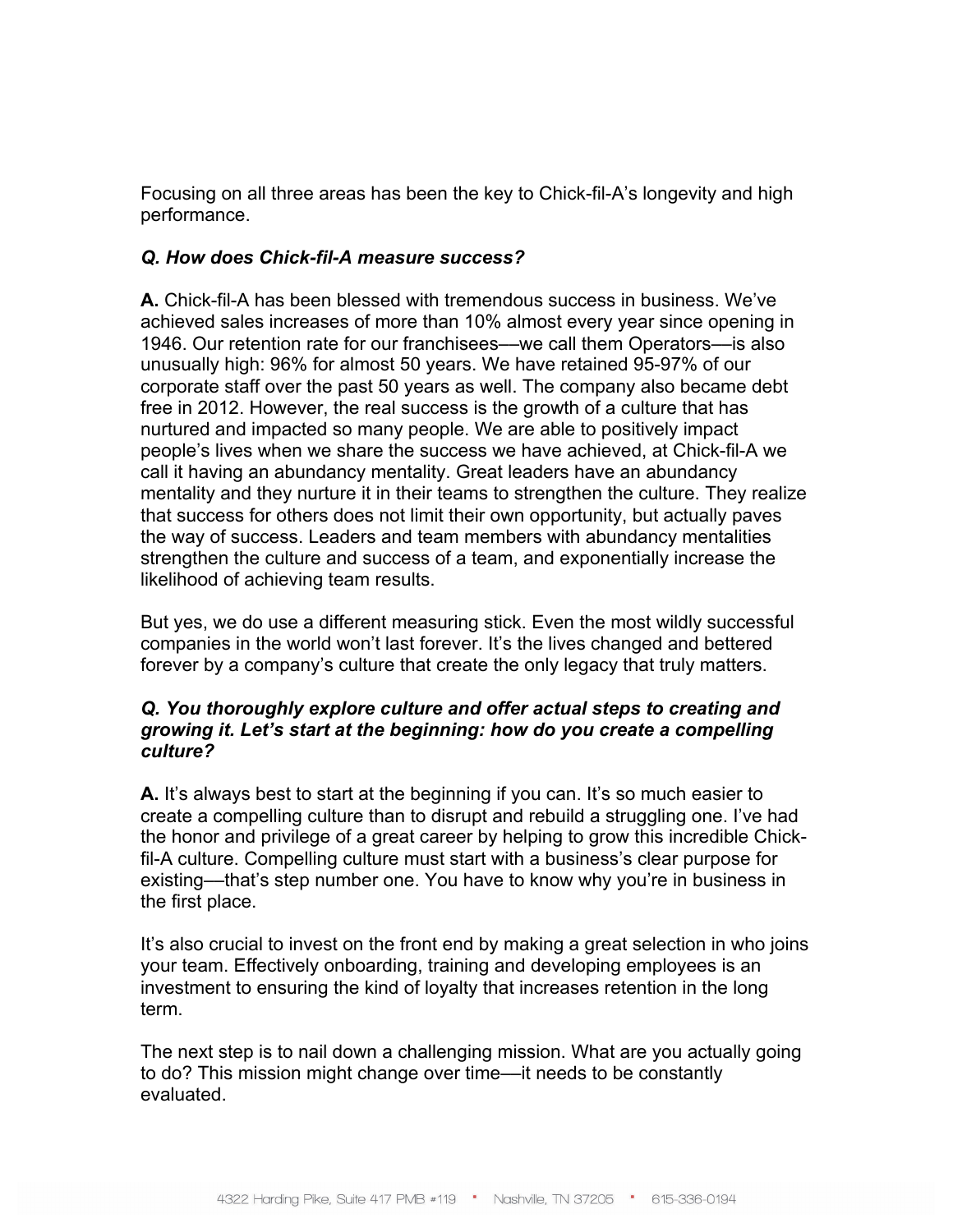The third step is to determine your core values. These are your anchors. Ask yourself: what do we believe in? Do we have experiences in our organization that will support these beliefs? How do we—and can we—express our beliefs?

Fourth, after you've established your purpose, mission, and values, pinpoint your guiding principles. Your principles will guide all aspects of what you do, why you do it, and how you go about it. For example, one of our guiding principles at Chick-fil-A is that everyone will be treated with honor, dignity, and respect. That guidepost leads to respecting one another's differences, which in turn leads to greater innovation and growth––progress and breakthroughs are spurred by differences.

## *Q. You also really drill down into the nitty gritty, day-to-day operations of a business. For example: honesty and redirecting employees. Can you talk about this a bit?*

**A.** My mentor, Jimmy Collins, taught me "It is kindness to refuse immediately what you eventually intend to deny." That thought has served me well in my career. Telling people "no" is often very difficult, but it is so important. If we want to cultivate a culture of loyalty, we have to be honest with one another. As supervisors, this means that if an employee asks for something and we are not going to be able to deliver it, we need to say no to begin with. If we hem and haw or give the impression that it's going to happen––when we know it isn't––integrity suffers and relationships are damaged.

An example of this happened not long ago. A staff member came into my office to receive coaching on a specific candidate situation. She really liked the candidate as a person, but she knew the role did not match the candidate's longterm goals. I asked the staff member, "Do you want to steal her career?" By placing the candidate in a role that was never going to allow her the opportunity she really wanted in her career, we would essentially be stealing her future opportunity. To hire her in our role, we would gain the benefits, but be a poor steward of her dreams.

Honesty also comes into play when we evaluate job performance. I write in the book that "nothing feels worse than constantly knowing you are not meeting someone's expectations." If an employee isn't a good fit for the position he or she holds, I think there is a right way for it to be addressed—and it should be addressed! Some organizations just ignore the problem, which is even worse. So many leaders dread having to let someone go because they just don't want to hurt people, which is understandable. But when we aren't honest, don't communicate, and don't try to fix the problem, everyone suffers.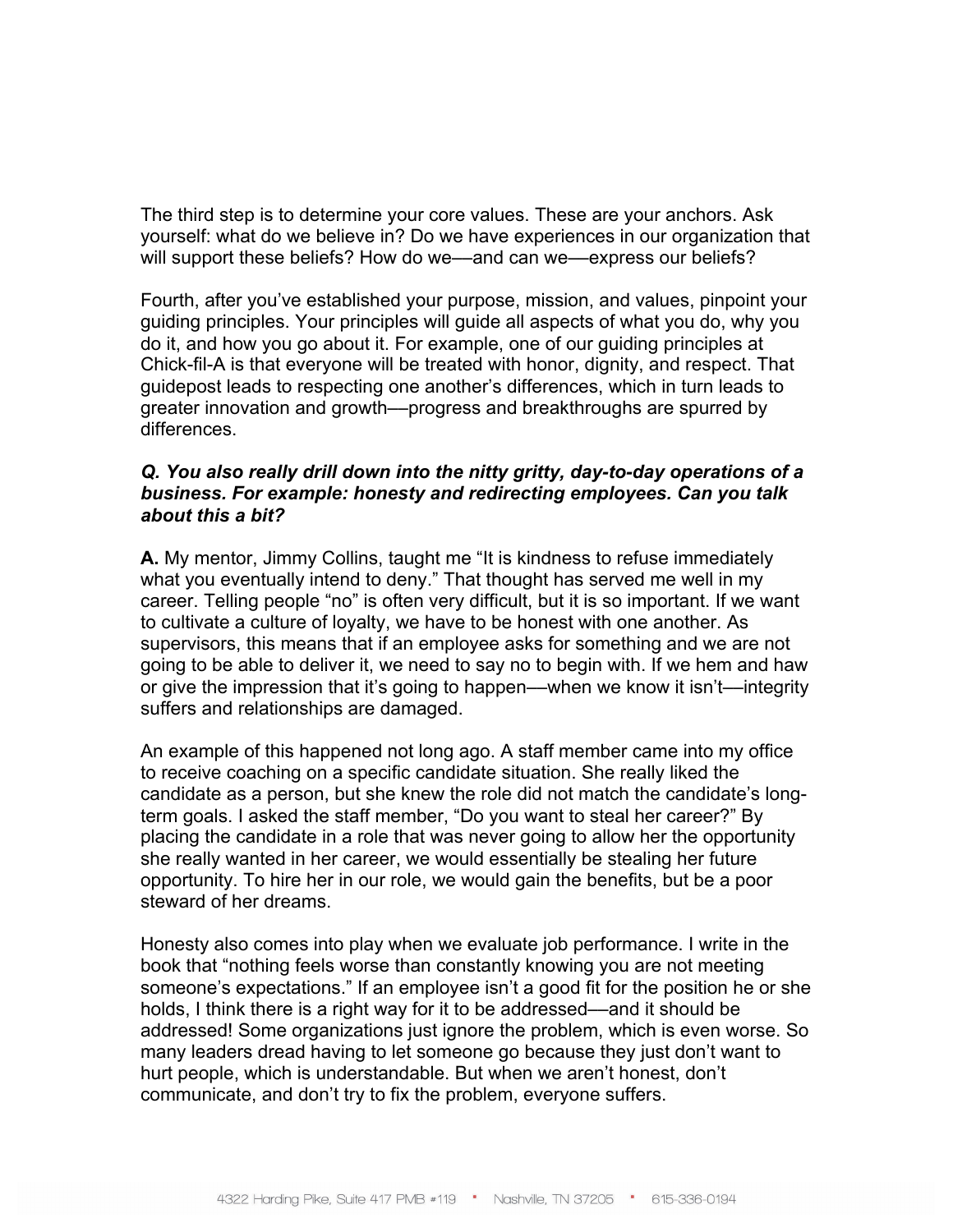So here are some steps—some things to consider—if someone is struggling in a role: Are the expectations for this person clear? Is there another role in the company for which they might be a bitter fit? If you've both decided it's best to part ways, could you use an outplacement firm to help facilitate their transition to a new role with a new company?

Ultimately, every step is about communicating, and treating everyone with honor, dignity and respect.

## *Q. These days, it's trendy to talk about how best to develop the next generation of talent.* **IT'S MY PLEASURE** *offers excellent advice on how to encourage and steward both new and seasoned talent.*

A. Organizations need to invest in new leadership and seasoned leadership. In the book, I discuss how to recruit the talent that will be the best fit for your organization, and then, how to support and maintain that talent.

A vital responsibility of any leader is to steward and nurture emerging talent. Emerging talent is looking for opportunities to add value and contribute immediately. Give them real responsibility and often because they want to contribute in a meaningful way. It is equally as important to allow emerging talent to fail without it being fatal. Success is a lousy teacher, so you have to let people make mistakes, learn and recover.

I also encourage companies to explore ways of utilizing the seasoned talent in their ranks. There are many ways to do this: ask veterans to mentor new leaders; frequently ask experienced leaders for their thoughts on broad issues currently facing the company; don't assume that seasoned leaders are not the ones with big new ideas; offer seasoned leaders opportunities for growth; and more. I like to say that young talent bring fresh perspective, while seasoned talent bring context to the equation. Together they make a winning combination.

#### *Q. While a lot of the book deals with managing people and driving culture, you also discuss discovering individual calling. Why is one's "calling" so important?*

A. A calling drives us. It makes us feel restless when we're not following it, and at peace when we're living it. A calling isn't a job. It's part of the very fabric of who you are.

Some time ago, I discovered that my calling is helping others discover theirs. In the book, I pose several questions and prompts designed to help readers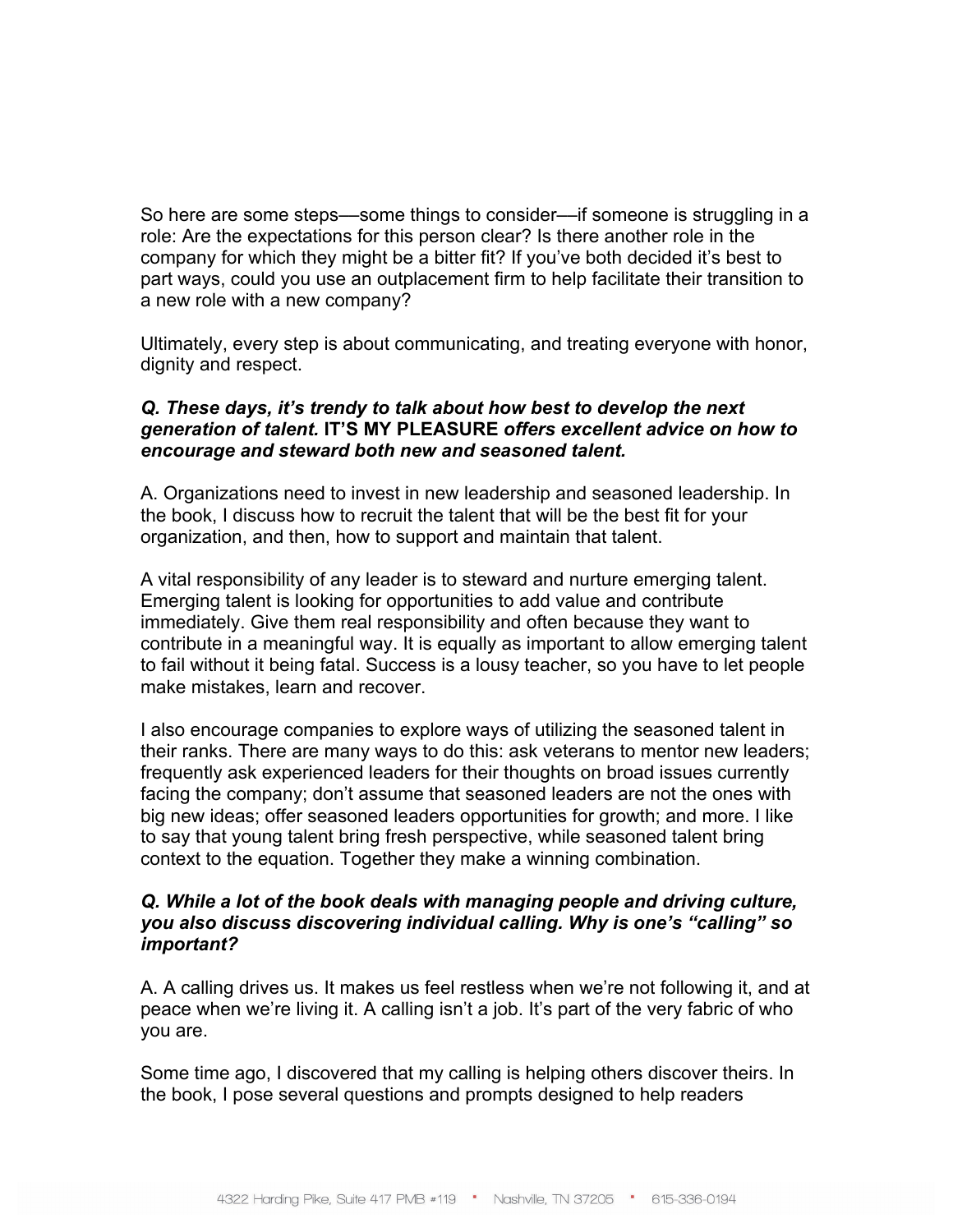pinpoint their calling: What gets you up in the morning? What do others tell you that you do best? How can you use your energy to impact the world––or at least your corner of it?

## *Q. You also discuss servant leadership. What is servant leadership, and why is it superior to other forms?*

**A.** Our servant leadership principles were formed in part by a senior executive who began his career as a teenager working in a Chick-fil-A restaurant. He happened to work for an exceptional Operator, who modeled servant leadership. Based on his approach, our leaders: 1) do not expect others to do what they are unwilling to do themselves; 2) acknowledge that every employee is important; 3) always make sure they're the last in line; 4) share opportunities and privileges with those who might never otherwise have them; and 5) are inclusive.

At Chick-fil-A, our form of servant leadership is pretty straightforward: practice service over privilege. Leaders give deference to others and do not expect, nor accept, privilege. We recognize the tremendous responsibility not only to lead, but also to *serve* those we lead. Individuals truly feel a part of the mission of the organization and feel treated with honor, dignity and respect. This type of inclusivity strengthens the culture at all levels of the organization.

A company's culture is transformed when leaders adhere to principles like these. It creates incredible camaraderie, loyalty, and above-and-beyond work ethic.

## **Q.** *You also delve deeply into creating memorable, unique experiences for guests. Why?*

**A.** Creating unique experiences for your guests is one of the most effective ways to take your company's culture into the world. It is also how you build loyalty. Chick-fil-A creates remarkable experiences through specialty events like Daddy/Daughter Date Nights, The First 100, and Backstage Tours of new restaurants.

And while the marquee events we present are important, so many Chick-fil-A Operators create memorable experiences for our guests every single day by going above and beyond––delivering what we call "Second-Mile Service" and always responding to requests and even expressions of gratitude with a sincere, "It's my pleasure!"

I love the story of one Chick-fil-A team member meeting a mom who was a regular at her car with an umbrella in the rain. The team member walked the mom and her little ones inside, where their usual order was ready by the time